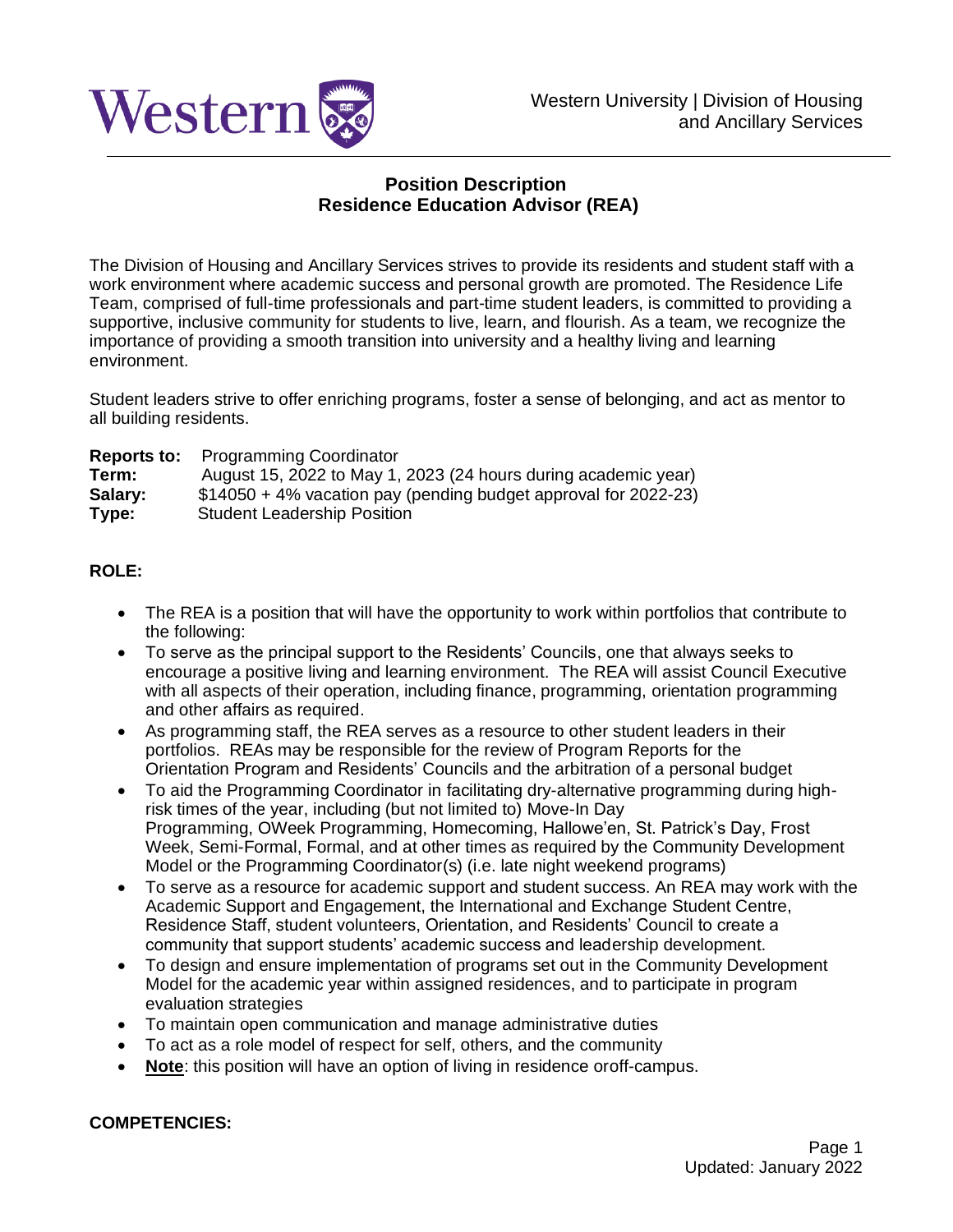- Active Listening and Advising
- Collaboration and Teamwork
- Critical Thinking and Problem Solving
- Conflict Resolution and Mediation
- Creativity
- Flexibility and Adaptability
- Self-Efficacy
- Communication and Interpersonal Relationships
- Leadership

## **MEASUREMENTS FOR SUCCESS:**

- Demonstrated understanding of Residence Contract
- Demonstrated understanding of Residents' Council Constitutions and other Council affairs
- Adherence to all written and verbal protocols established by the Programming Coordinators and the Division of Housing and Ancillary Services
- Punctual and regular attendance at all meetings
- Participation in regular meetings with supervisor
- Achievement of programming goals
- Attendance at required in-service training sessions
- Attendance and active participation at full August and January staff training sessions, including some presentation and facilitation components
- Attend Residence Staff Meetings for assigned buildings and provide relevant updates
- Effective communication with relevant members of the Residents' Councils and Orientation
- Conducts regular meetings with Council Executive and Orientation Leadership Teams
- Sets up communication display in staff room with contact information and keeps up to date
- Timely submission of all required administrative tasks
- Timely completion of year-end report (submitted in April)
- Responsive to all communication in a timely manner
- Development and implementation of new large-scale, building-wide programming initiatives
- Regular interaction with Residents' Council and Orientation
- Actively promotes the Office of Residence Education and Programs
- Assist with the Orientation and Residents' Council hiring processes

# **SCOPE OF POSITION:**

- Residence Education Advisor positions are open to student leaders who can commit a significant amount of time and energy to the role
- All Residence Staff must be registered full-time Western students with a 65% average or higher, and will be required to complete a satisfactory Police Vulnerable Sector Check, WHMIS training, and a recognized Standard First Aid and CPR-C Certificate (among others as required) before assuming their duties
- All Residence Staff are required to complete all components of mandatory residence staff training before assuming their duties. All Residence Staff are also required to undergo mandatory ongoing training throughout the academic year. Individuals who are not able to complete any component of training may not be eligible to assume their roles
- Residence Staff roles may include situations where staff members will be approached by students who have experienced challenges or exhibit high-risk behaviours, such as thoughts of suicide, sexual violence, domestic violence, mental health concerns, and self-harm among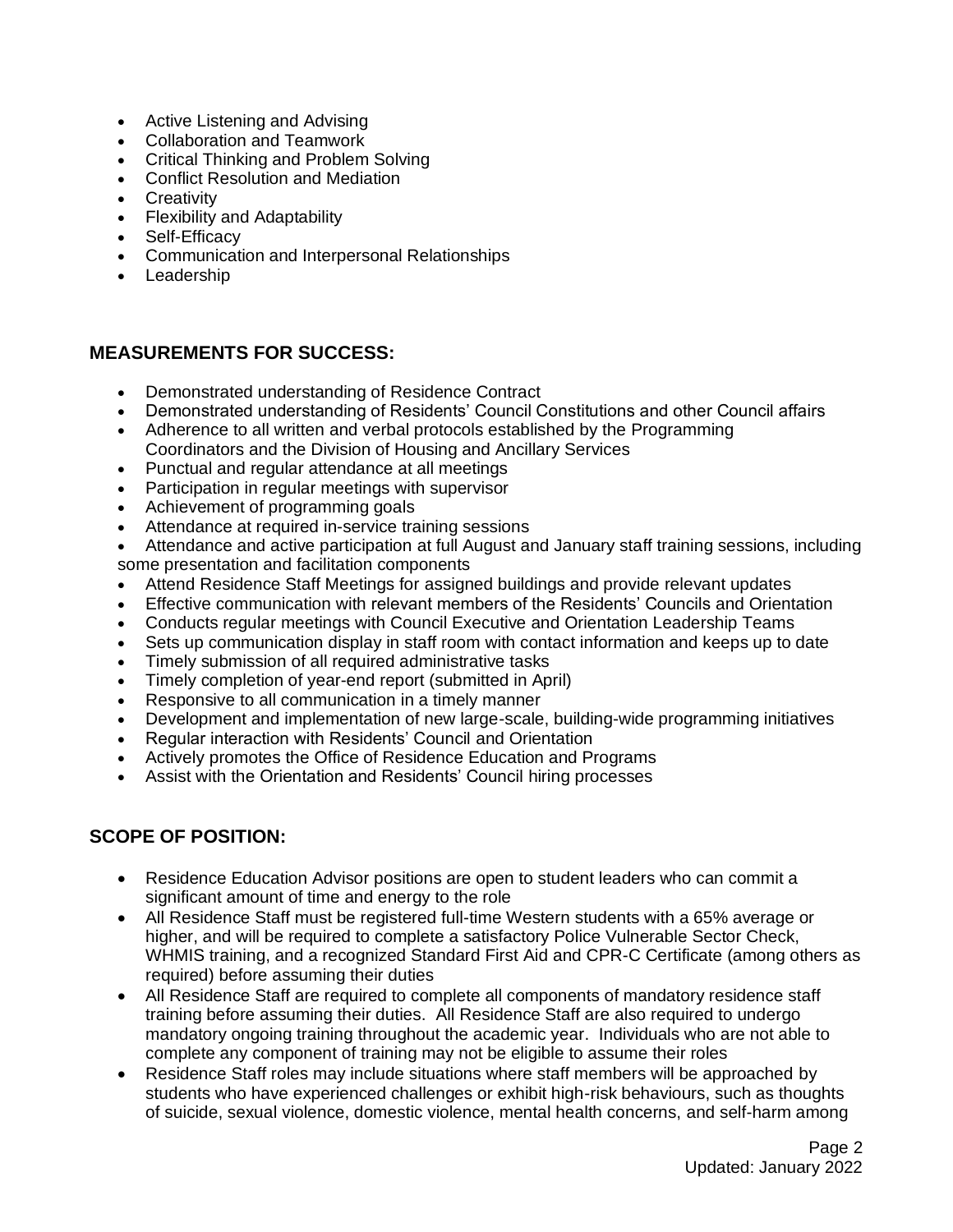others. Residence Staff members are responsible for listening and providing resources to students; they do not provide counselling. To this end, all Residence Staff are trained in these high-risk areas in order to provide an appropriate response and support to students. All Residence Staff will be trained and certified in *safeTALK Suicide Prevention* during the Learning and Development Training Conference in August. Residence Staff must attend and participate in all training in these areas.

#### **RESPONSIBILITIES:**

**REAs will have the opportunity to work within portfolios that contribute to the following responsibilities. An REA will not necessarily be responsible for all of the following responsibilities but a subsection of tasks depending on personal strengths, interests and team dynamics.**

**1.** To serve as the principal support to the Residents' Councils, one that always seeks to encourage a positive living and learning environment. The REA will assist Council Executive and/or Orientation Leaders with all aspects of their operation, including finance, programming, and other affairs as required

- Establish positive rapport and collegial working relationships with assigned Residents' Councils, in particular Executive Members, and/or Orientation Leaders, in particular with Leadership Teams
- Provide mentorship and role modelling for Floor Representatives (or equivalent) and encourage further involvement in residence and campus life, and/or Sophs
- Guide Council Executive in their decision making processes as it relates to programming, finance, operations, selection timelines, and other relevant aspects of Council functioning, and/or LST
- Conduct ongoing reviews of Council expenditures and provide insight and expertise. and/or LST
- Support the Office of Residence Education and Programs (OREP) in their efforts to promote and sustain a healthy and robust Council system, and/or Orientation Program
- Assist OREP in the planning and delivery of ongoing Residents' Council training, including (but not limited to) the Learning and Development Training Conference and Floor Representative (or equivalent) training, and/or Orientation Training/NWeek
- Support Council programming ideas and help to further develop and implement their programs; particular attention and resources should be given to the successful advanced planning and promotion of these programs, and/or Orientation programming

### 2. Act as a resource for academic support and student success.

- Be available to meet individually with residents and refer them to the appropriate university services
- Conduct 1-on-1 meetings with student leaders to design an academic plan to meet the individual needs of each community and each student leader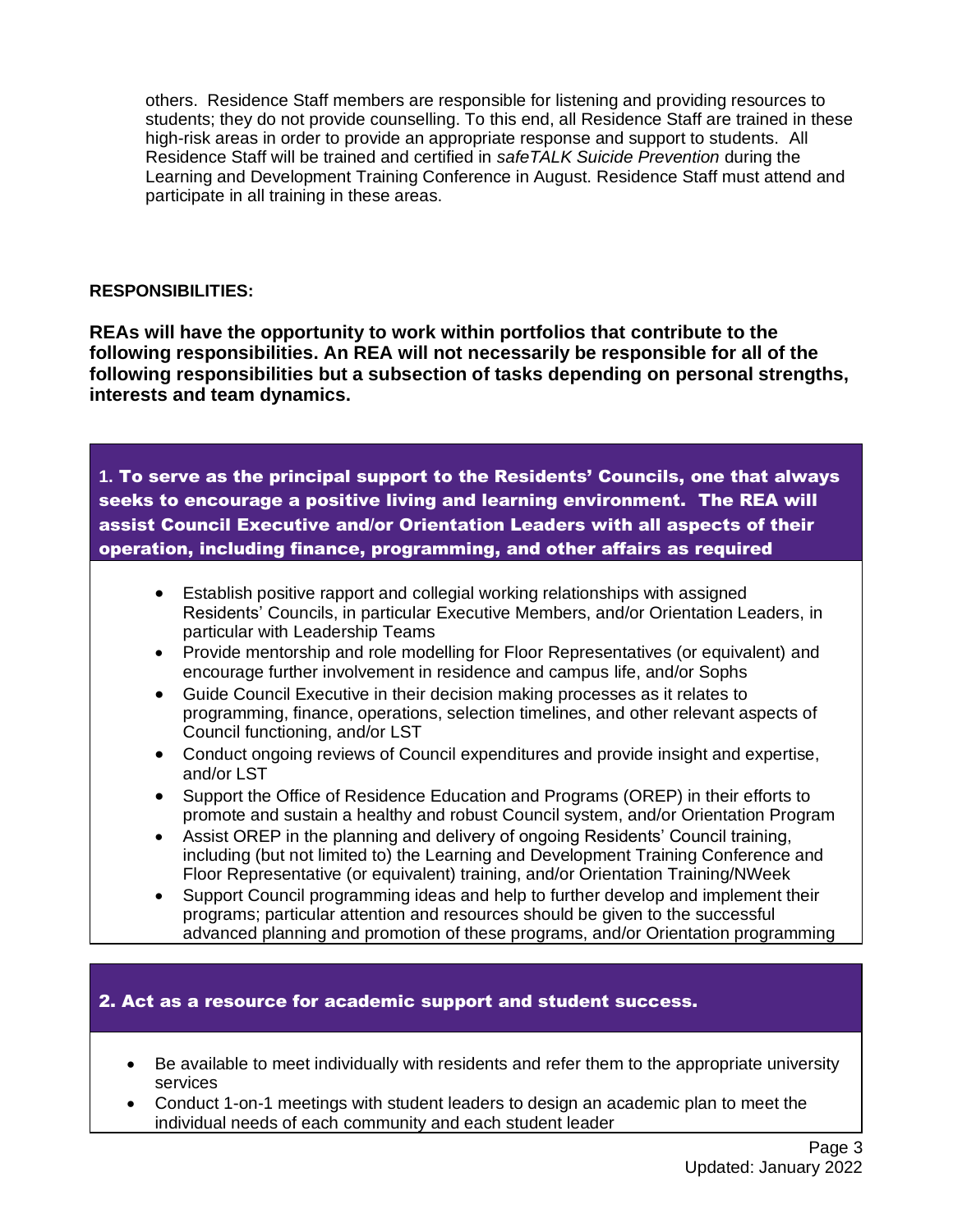- Conduct 1-on-1 meetings with students to develop academic plans
- Support Academic Commissioners on Residents' Council and their committee work in residence
- Serve as a resource to Student Experience
- Provide a range of workshops that address learning skills strategies and study tips that address residents' academic needs
- Develop promotional strategies for resident awareness of the REA role in residence
- Seek out appropriate academic support information and services for residents
- Proactively assist residents with their personal and academic concerns within individual limits of leadership and development and capability

## 3. As programming staff, the REA serves as a resource to other student leaders. REAs will be responsible for the review of Program Reports and the arbitration of a personal budget

- Serve as a resource of information about initiatives, programs and options available on campus
- Suggest initiatives and programming ideas to target residents' needs based on the time of year
- Host weekly office hours, touring assigned buildings, to provide support to student leaders living in/assigned to Residence. The REA will also be at the disposition of student leaders for individual consultation as it relates to programs; flexible hours will be a requirement, demanded by the nature of consultation
- Review Program Reports (PRs) on StarRez regularly and provide constructive feedback. Prior knowledge of StarRez is helpful, but not required
- Maintain a personal budget designed to facilitate campus-wide programs in collaboration with in-Residence partners, including Staff, Sophs, Council, or others. In this way, the REA must be a responsible steward of student money
- Support programs conducted by fellow staff members, including development, promotion, execution, attendance, and evaluation
- Participate in social rounds with Residence Staff in assigned buildings

## 4. Act as a resource for international student engagement in residence and on campus & develop and facilitate programs that facilitate international connections and an inclusive environment.

- Serve as a resource to the International and Exchange Student Centre and involve them in residence programming (e.g., cultural holidays, social mixers, Global Café)
- Work with the REA team to provide balanced programming that addresses the needs of international students and promotes diversity and connections with domestic students
- Regularly provide information on international events and resources for building residents
- Support International Commissioners on Residents' Council and their committee work in residence
- Support international programs facilitated by the campus-wide International Week committee, Residence Staff, and the university community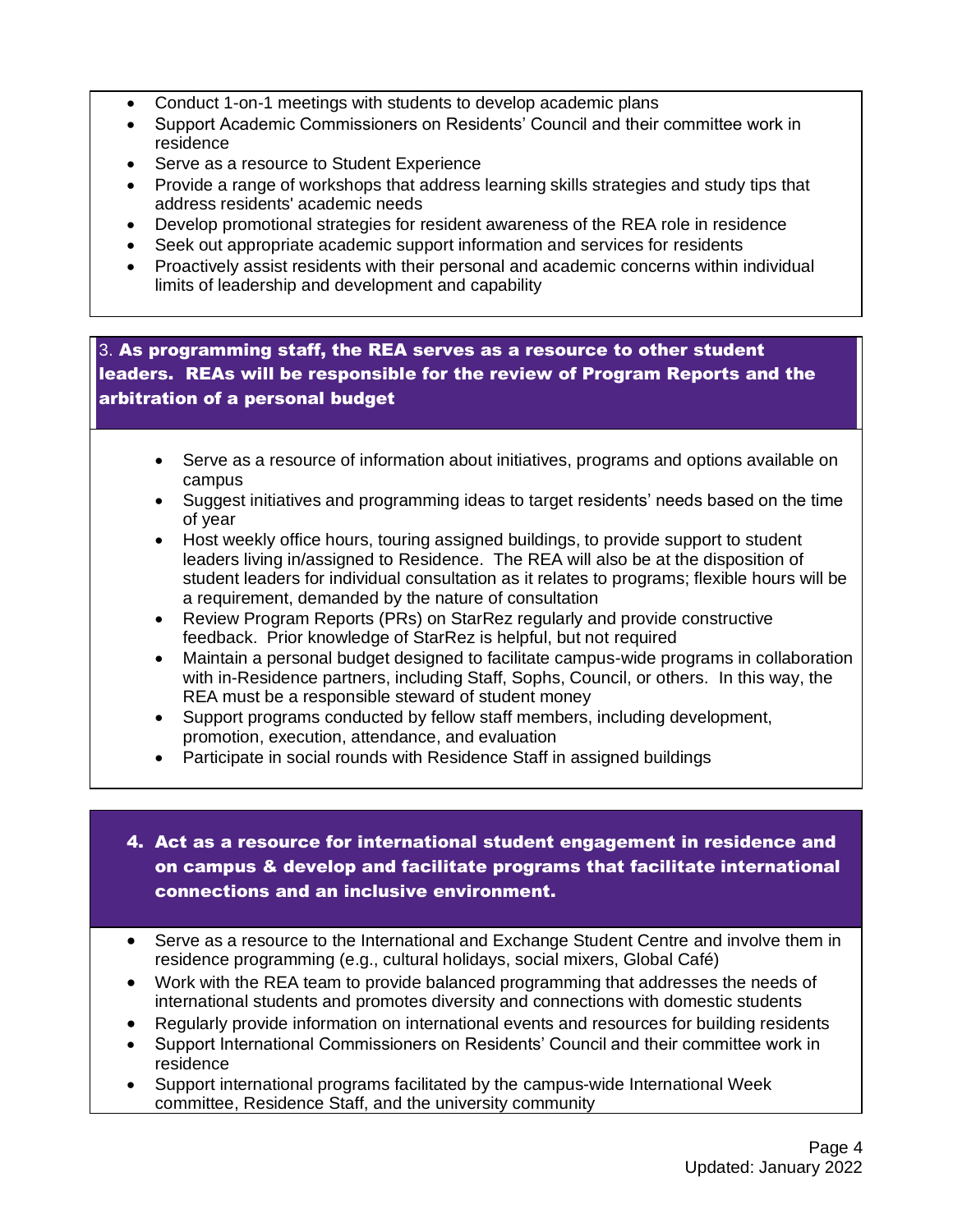- Create and facilitate residence specific programming to achieve goals set out by the campus-wide International Week committee
- Provide a range of workshops that address communication strategies and social tips that develop global citizens
- Work to create an inclusive environment for international students and have an openminded approach towards diverse cultures, languages, and traditions
- Promote leadership opportunities for international students and hold information sessions explaining different roles and experiences (e.g., Housing hiring info session, IESC Peer Mentors, WIC)

# 5. To aid the Programming Coordinator, in collaboration with Event Staff, in facilitating harm reduction alternative programming during high-risk times of the year

• To aid the Programming Coordinator, in collaboration with Event Staff, in developing and facilitating harm reduction alternative programming during high-risk times of the year, including (but not limited to) Hallowe'en, St. Patrick's Day, Homecoming, and at other times as required by the Community Development Model or the Programming Coordinator (i.e. late night weekend programs)

# 6. To design and ensure implementation of programs set out in the Community Development Model for the academic year within assigned residences, and to participate in program evaluation strategies

- As masters of the Community Development framework established by the Programming Coordinator, support student leaders with assessing and addressing needs of their community and implementing the Community Development Model
- Regularly update REA information on designated bulletin boards
- Actively promote and model programs and initiatives that seek to further develop communities
- Support student leaders in properly evaluating their programs and initiatives, as outlined in the Program Report writing process
- Sit in on various Housing committees along with their respective PC (wellness, sustainability, etc.), and lead active and passive programming
- Meet all REA Community Development Model expectations

### 7. To maintain open communication and manage administrative duties

- Submit all paperwork (i.e. log sheets, PRs, risk management form, etc.) in a timely manner
- Remain aware of current programming, projects, and events
- Endeavour on an ongoing basis to foster positive relationships between subgroups of student leaders
- Regularly communicate initiatives, programs and ideas to Residence Life Coordinator(s), Programming Coordinator, fellow REAs, and other student leaders
- Encourage access to Program Bank, including passive programs